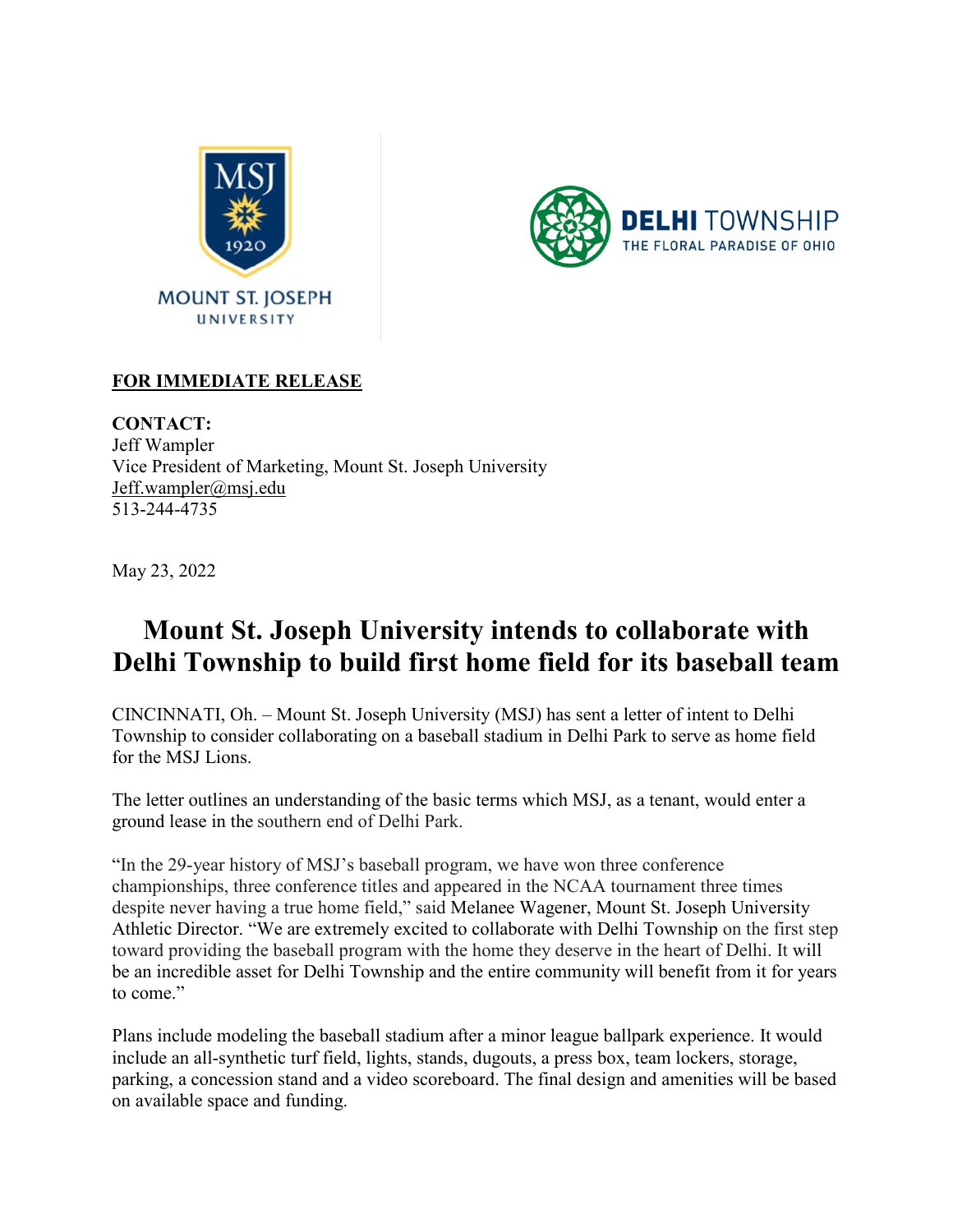"The Township is excited to have MSJ explore this investment in the heart of Delhi," said Cheryl Sieve, Delhi Township Board of Trustees Chair. "The Mount is a long-valued community asset and the development of a baseball stadium in Delhi Park adds opportunity for the Township and Mount St. Joseph University. It would also bring visitors and future investment to Delhi Pike."

Outside of MSJ's regular baseball season, the facility will be available for use by Delhi Township and coordinating community summer leagues, Little League and Knothole baseball leagues, and primary and secondary school teams.

The exact configuration and acreage of the premises are to be determined by a boundary survey on behalf of MSJ and agreed and approved by the MSJ and the Delhi Township Board of Trustees.

The Delhi Township Board of Trustees will vote on the letter of intent at their next meeting on Thursday, May 26.



Possible location of the MSJ baseball stadium

## **About the Mount**

As a Catholic institution rooted in the values of the Sisters of Charity, [Mount St. Joseph University](https://www.msj.edu/) excels at serving the common good. Undergraduate, graduate, and doctoral students at the Mount are inspired to think beyond the classroom and redraw the bounds of what's possible for their futures. This is